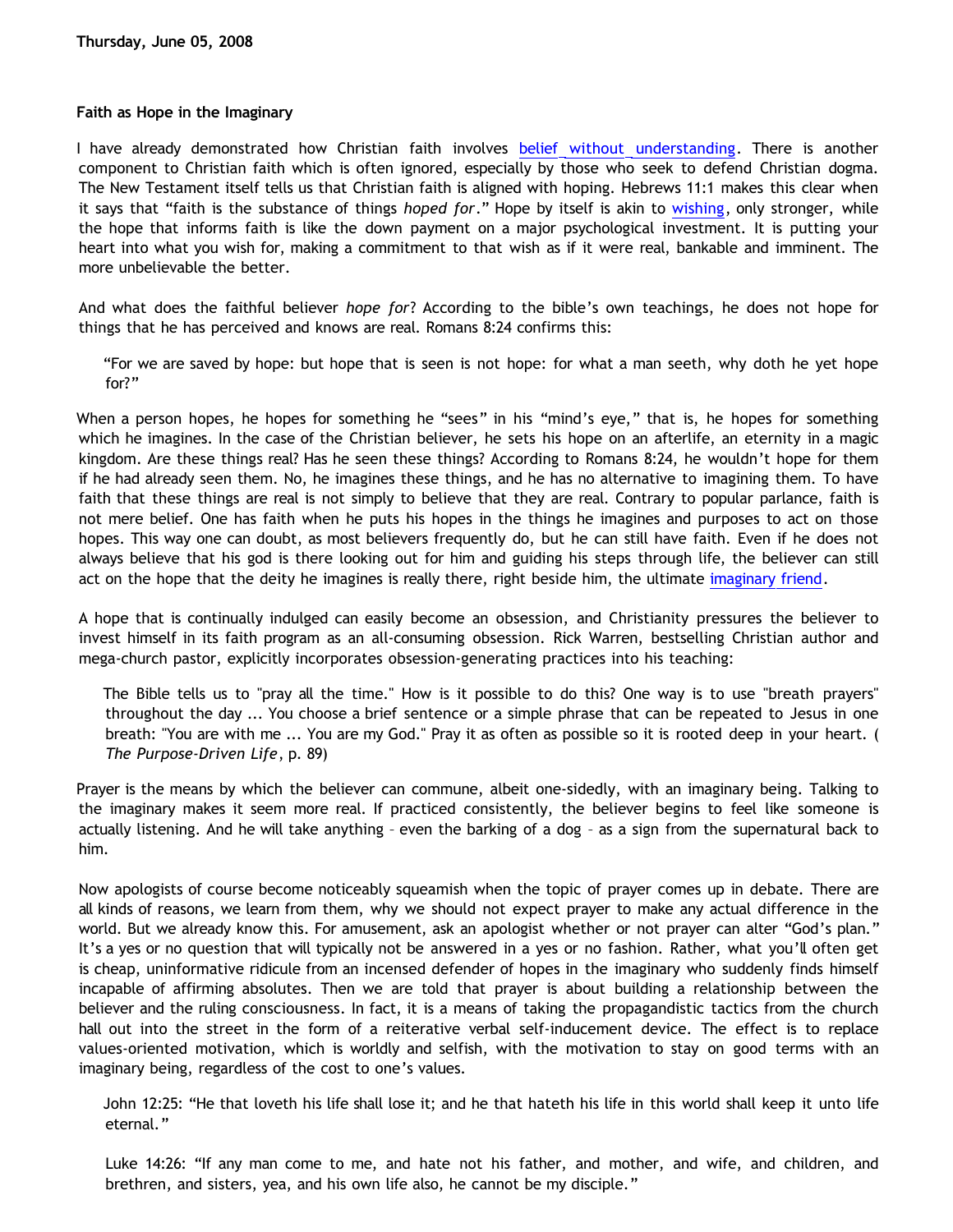Clearly, for the believer, the imaginary is more prized than the actual, even when it comes to the human beings that are closest to him.

The purpose of getting into the habit of constantly praying to an imaginary being is to lose sight of the fact that what the believer is praying to is in fact merely imaginary, and also to marinade his mind in the depths of the devotional program with the hope that eventually he'll be convinced its teachings are true. Conviction is never perfected, which is the reason why constant repetition and reinforcement are needed. A significant philosophical outcome to this is that the believer loses the ability to distinguish between what is real and what is imaginary. If it is written in the holy storybook, then it's true no matter what reason, science and technical experts have to say on the topic. And defending the holy storybook from criticism is a means by which the believer can become even further invested in its confessional demands. By this point, the believer has lost touch with genuine knowledge, and is suffocating in fantasy.

Now of course the believer still perceives and interacts with real objects in the real world, but the devotional program requires him to imagine supernatural powers "back of" those objects. The believer is not encouraged only to pray, but to "watch and pray" (cf. Mk. 13:33, Mt. 26:41, Lk. 21:36). The word "watch" here is code for imagining invisible magic beings "back of" everything in the universe. As Van Til put it, "I could believe in nothing else if I did not, as back of everything, believe in this God." ("Toward A Reformed Apologetic," 1972) Anyone can imagine anything "back of" the objects he perceives, and if he lacks the philosophical principles by which he can distinguish between what is real and what is merely imaginary, he's a prime candidate for Christian indoctrination, a fish waiting to be hooked, gutted, filleted and canned by the ministry of fishers. It is because anyone can imagine invisible magic beings "back of" the things he sees, touches and hears, that anyone can become a Christian. Just imagine that Jesus is real, and you're on your way to faith. As John Frame acknowledged, "a person with a wish to be fulfilled is often on the road to belief." (*Apologetics to the Glory of God*, p. 37) The gospel formula of promising the unearned to men, lures those who seek the unearned into its tangle of traps. And those who are trapped by Christianity's confessional devices, end up steeping in resentment of those who still roam free.

The believer does not imagine only good invisible magic beings "back of" everything he sees and touches. Not in the least. Indeed, there are demons, devils and other evil magic beings "back of" the things the believer experiences too. These malevolent forces are blamed for the stubbornness of those awful non-believers, spoilsports as they are for them who prefer the imaginary over the actual. Every non-Christian, the believer is encouraged to imagine, is infested with these evil invisible magic beings who have beguiled them with worldly wonders and despicable delights. They are obsessed with non-believers, because the very existence of non-believers poses an incriminating challenge against their devotional program. For if its teachings were really true, how do you explain non-belief? The devotional program makes its attempts to explain this annoying fact, but they're far from convincing, so by themselves they would not be enough. Non-believers are thus treated collectively, generally characterized as afflicted souls seeking deliberately to do evil, deliberately rejecting " truth," as people without hope. Again, it's all about hope, hope in the imaginary.

This is where the fear kicks in. The Christian devotional program requires the believer to take fear seriously. But he doesn't fear the possibility of mundane accidents or common criminals. Rather, he fears things that are imaginary. He fears what he is told can happen after people die. And more than this, he wants other people to be consumed with this kind of fear, just as he is. So just as he puts his hopes in the imaginary, the believer also puts his hopes in fear. He hopes that by instilling fear in non-believers, they'll either be converted or silenced, for he cannot stand their presence, and this is because he cannot stand being reminded that he's been had. But to instill this fear in a non-believer, the believer's going to have to get the non-believer to start imagining things, just as the believer did when he started out in the faith. Imaginative scenarios are often conjured to concretize the peril of the non-believer's imagined spiritual situation. Consider the following:

Suppose you were exploring an unknown glacier in the north of Greenland in the dead of winter. Just as you reach a sheer cliff with a spectacular view of miles and miles of jagged ice and mountains of snow, a terrible storm breaks in. The wind is so strong that the fear rises in your heart that it might blow you over the cliff. But in the midst of the storm you discover a cleft in the ice where you can hide.... ([Why Faith Alone\)](http://triablogue.blogspot.com/2008/05/why-faith-alone.html)

Now, I have never been to Greenland, and I have never attempted to explore a glacier, either known or unknown, even in good weather. Such things really do not interest me; I have better ways of spending my time. But I can certainly *imagine* myself in such a situation. By imagining such a situation, I can project myself into the perilous danger described here, an emergency in which the whole universe seems to have turned malevolently against me, with no course of action available for rescuing myself. The analogy is of course acknowledged by the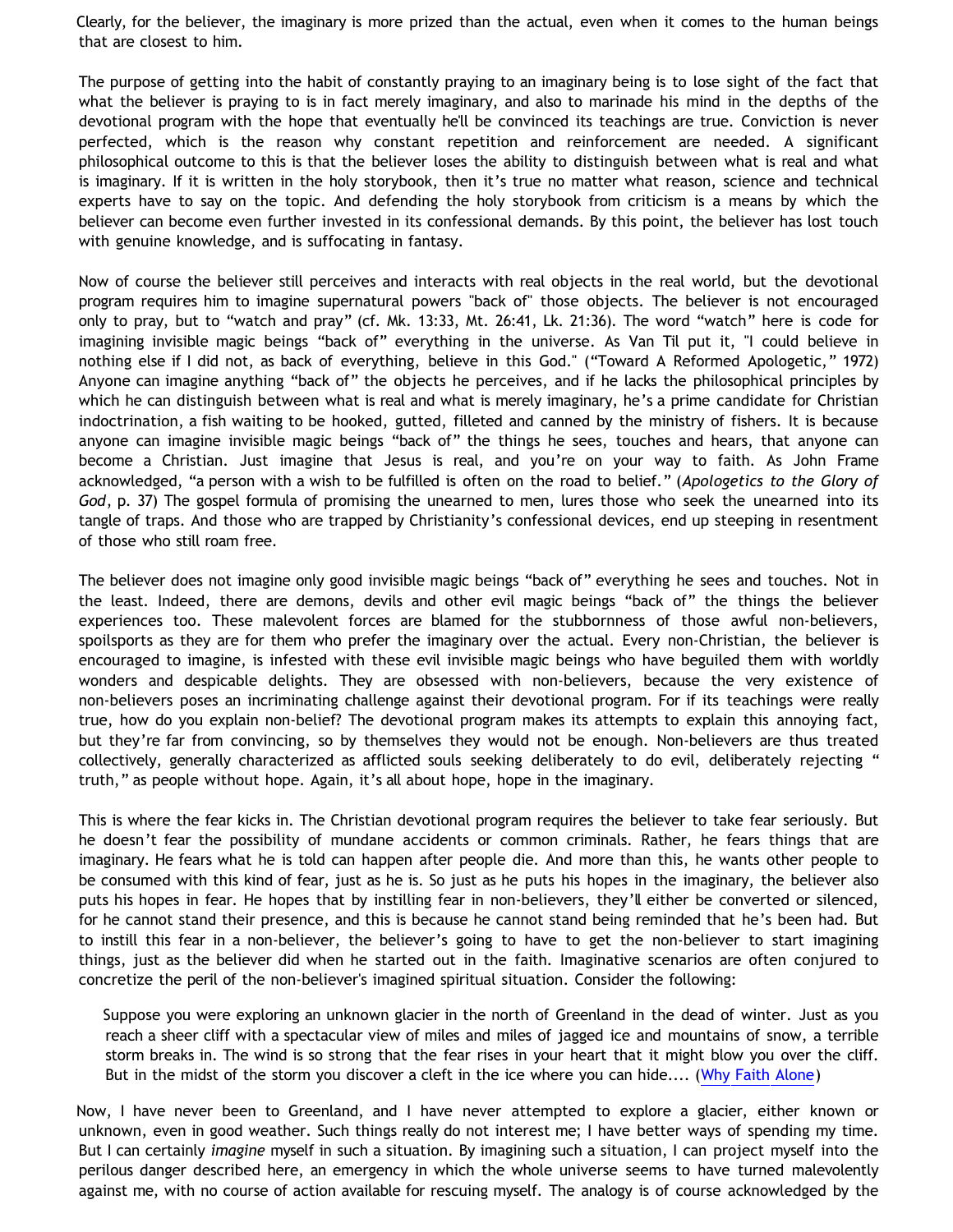Christian to be marginal, for in such a situation the danger is "merely physical," and the peril which the Christian has in mind is supposed to be "spiritual" - i.e., supernatural, with "eternal implications," affecting one's "soul," etc.

So even if I imagine myself at the edge of an arctic glacier during a violent ice storm with neither shoe nor shelter, that's not really enough imagining. I'm supposed to imagine something even worse than this. The believer wants me to wade deeper into my imagination, for only there will be found the kind of fear that he wants to take seriously. But how do you concretize something as woeful and dreadful as what the Christian wants you to take seriously? A materialist would not likely be impressed with the glacier scenario. He could easily say to it, "it would be the ride of a lifetime! The chest-pounding exhilaration of my last moments of life would be worth it all! And it would end as suddenly as it began. After all, when I'm dead, I'm worm bait anyway." So such imaginative scenarios are in fact rather self-defeating for the apologist, for unless one blurs the distinction between the real and the imaginary, they tend to accomplish precisely the opposite end that is desired.

But the point that non-believers do not accept the believer's religious premises seems to be lost on the believer. Instead, the believer, who dutifully recites the dogma that he has no righteousness of his own, casts himself in the dire scenario he describes, and there he imagines himself standing before a self-sufficient and holy deity, thinking "What command would I rather hear than this: 'Hope in my love!'?" Of course, it is easy to imagine that an imaginary being has demands and is capable of love, that it loves and provides and protects. Imaginary beings are capable of whatever the imaginer imagines it to be capable of. And if the only condition for salvation from the utter deficiency and depravity that believers imagine for man, is that the believer pretend that an invisible magic being will be there to save him and that its terms are that he put his hope in it, he will naturally want to call this "good news." For it really requires nothing from him other than that he desire the unearned and go along with the devotional program's pretenses. It has no initial material cost, but it demands that he sacrifice his conscience and live a lie. It's all downhill from there.

But it is not only good news for those who imagine themselves filthy, impotent wretches. It is also the glory of the imaginary deity to make only this demand upon the believer. Why? Because when he hopes in the imaginary he shows that the imaginary is strong and he, the believer, is weak; that the imaginary is rich and he is poor; that the imaginary is full and he is empty. For in fact, a man who substitutes the imaginary for the actual is in fact empty. When the believer hopes in an imaginary deity, he shows that he is the one who has needs, not the imaginary deity itself (Psalm 50:10-15; 71:4-6, 14).... Of course, the imaginary has no needs anyway, so the believer is on safe ground here.

The beauty of the gospel is that in one simple act of imagination (hoping that an imaginary deity exists and has cosmically taken custody of one's soul), an individual can pretend that the religious message he hears is "good news" and that his deity gets the glory. That is why the believer can imagine that the deity takes pleasure in those who hope in his love – because in this simple act of imagining, he can imagine that his deity's grace is glorified and that he as a filthy wretch has been rescued. This is the command of the gospel that keeps the object of imagination at the center – the center of its own affections and of the believer's.

So why faith alone? Because in the mind of the believer, faith validates fantasy through his hope in what he imagines. The Christian devotional program provides, in the form of biblical verses intended to reassure the believer that the imaginary is real and comfort him in times of doubt and distress, the formulae for reinforcing the delusion that Jesus is real and in the believer's life. For this to be successful, it is crucial that the believer imagine that his god is present with him at all times, observing what the believer observes, and empathizing with his situation on a day to day basis.

"Draw nigh to God, and he will draw nigh to you." - James 4:8

If you imagine that Jesus is close to you, then, like any [imaginary friend](http://bahnsenburner.blogspot.com/2006/08/christianity-imaginary-friends-network.html), Jesus will be close to you. As with anything imaginary, however, the imaginer has to make the first move. He needs to do the imagining first, and then the fantasy will reciprocate. This is why [Christianity requires the believer to become as a little child.](http://bahnsenburner.blogspot.com/2005/12/with-minds-of-children.html) Children love to imagine. Only for the Christian, imagining is more than just playtime. He imagines, but also hopes that what he imagines is real. He hopes this so much that after a while, it almost does seem real to him. The result is a *waking fantasy*. For a notable example of this, see [Carr vs. Cole](http://bahnsenburner.blogspot.com/2006/06/carr-vs-cole.html).

"Therefore if any man be in Christ, he is a new creature: old things are passed away; behold, all things are become new." – II Cor. 5:17

The believer imagines that by simply adhering to the prescribed Christian devotional program, he has been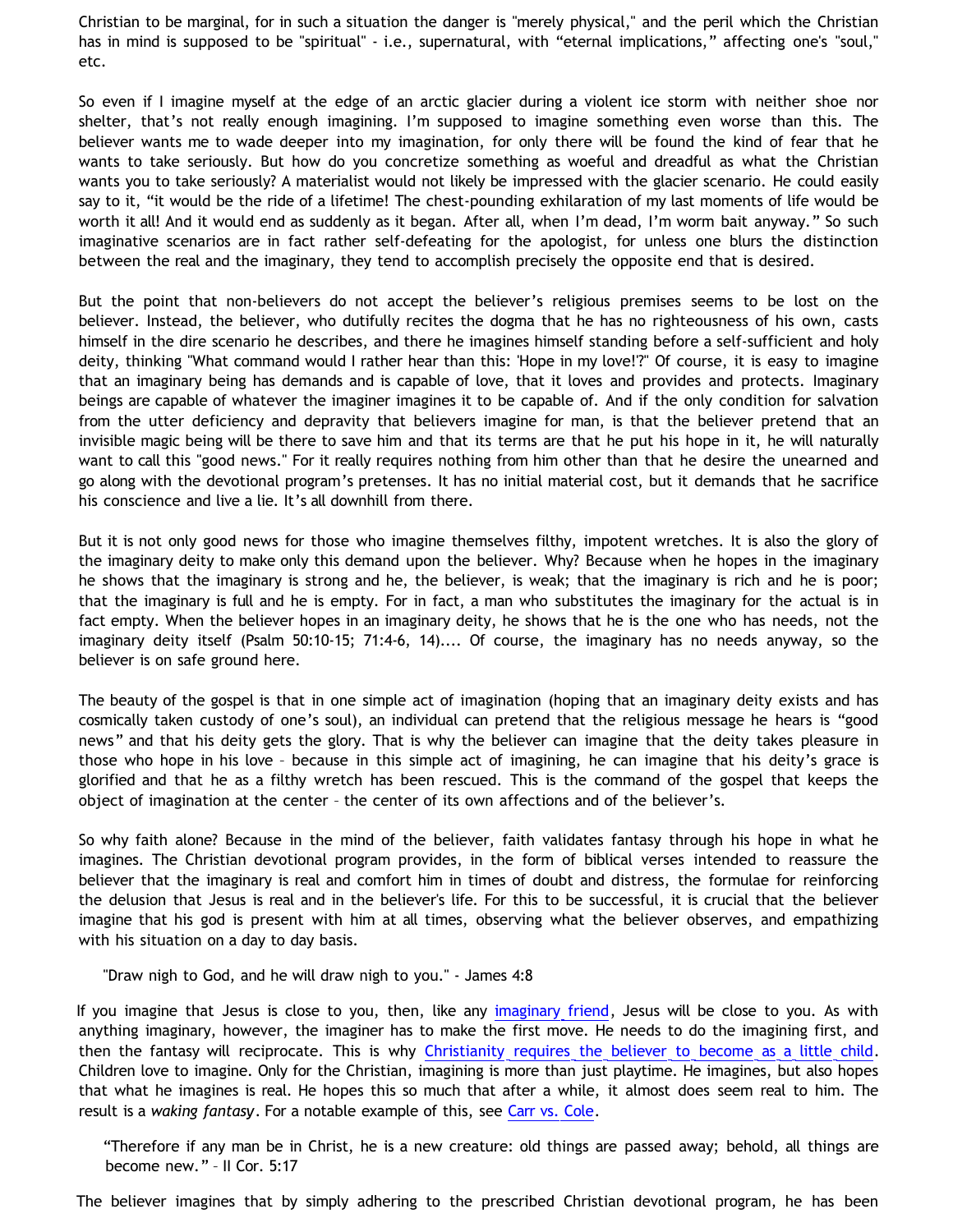metaphysically transformed from his old self to a new being, not simply refurbished, but wholly renewed. Of course, he's still the same person in reality, but he imagines he's different. He's still a biological organism, still needs to eat and sleep, still needs to put forth effort to achieve corporeal values without which he would die. So no change is visible, but that's because the change is imaginary. The imaginary and the invisible of course look very much alike.

"...lo, I am with you always, even unto the end of the world." - Mt. 28:20

The believer is to imagine that Jesus is always with him, and so long as the believer imagines that Jesus is with him, it seems to the believer that Jesus is really there, just like an imaginary friend. Interestingly, when believers in other deities imagine their deities, they do essentially the very same thing that Christian believers do: they imagine. A Muslim, for instance, imagines Allah. A Zoroastrian imagines Ahura Mazda. A Hindu imagines Brahma. A Lahu tribesman imagines Geusha. Etc. There is an unlimited constellation of invisible magic beings that can be accessed through the imagination. And just as the Muslim, the Zoroastrian, the Hindu and the Lahu tribesman have no alternative to imagining as a means of "knowing" their deities, the Christian believer has no alternative to imagining as the means of "knowing" his deity. And when he urges non-believers to "come to Christ," the Christian is in fact demanding that non-believers imagine Jesus and pretend along with him that Jesus is actually a real being existing in a supernatural realm, but also right there next to them too. The imaginary can be wherever the imaginer wants it to be. The reason why Christians become so upset with non-believers when they refrain from indulging in the imaginary, is because anyone can imagine anything he wants and believers are disturbed when people don't go along with the pretense. The believer wants his religious beliefs to be true, so he can't understand why others wouldn't want this as well and why anyone would resist confusing the imaginary with the real. And because he wants his religious beliefs to be true, he resents those who don't go along with the pretense that they are true. By its very nature, non-belief pours heaping coals on the mind of the bible-believer. This is why internet apologists have acquired the reputation for condescending attitudes, vitriolic defensiveness, contentiousness and pettiness.

"And as they were eating, Jesus took bread, and blessed it, and brake it, and gave it to the disciples, and said, Take, eat; this is my body. And he took the cup, and gave thanks, and gave it to them, saying, Drink ye all of it; For this is my blood of the new testament, which is shed for many for the remission of sins. But I say unto you, I will not drink henceforth of this fruit of the vine, until that day when I drink it new with you in my Father's kingdom." – Mt. 28:26-29

In the communion ritual, when the believer drinks wine, he's supposed to imagine that it's really Jesus' blood that he's drinking. And when he eats a wafer, he's supposed to imagine that it's actually Jesus' flesh that he's eating. In reality, he's really only drinking wine and really only eating a wafer. But in the Christian worldview, reality bends to serve the imagination.

"Don't you know that you are slaves of anyone you obey? You can be slaves of sin and die, or you can be obedient slaves of God and be acceptable to him." – Rom. 6:16

Christians view all human beings as slaves, either as slaves to a good imaginary being, or to an evil imaginary being. Some strains of Christianity are more or less consistent with its overt deterministic implications and even characterize human beings as puppets in service to one or another imaginary being. It is good to let Christians speak for themselves on such matters, for in fact they are slaves to the imaginary. A Christian ministry, then, is an organization devoted to enslaving its members to imagination.

"And fear not them which kill the body, but are not able to kill the soul: but rather fear him which is able to destroy both soul and body in hell." – Mt. 10:28

The believer loves to imagine that an invisible magic being is waiting to judge and condemn people, especially spoilsport atheists, after they die. The believer obsesses over death just as he obsesses over fear and guilt. Death is so important that it occupies a central concern in his worldview. It serves as the standard to which he measures everything in life. This seems benign to him, even sensible, because he imagines death to be another realm, a realm of vindication for himself as a devotee of the imaginary, and vengeance on those who have the audacity to recognize that reality does not conform to anyone's imagination.

Is this an unlikely analysis? Unfortunately not at all. Frightening situations, like the Greenland scenario we saw above and many teachings from the bible, can provide the mind with a working model for squelching one's knowledge of reality to comport with what is imagined. We see this in Cornelius Van Til's autobiographical account of his own childhood experience of investing himself in the theistic confession. Van Til tells us: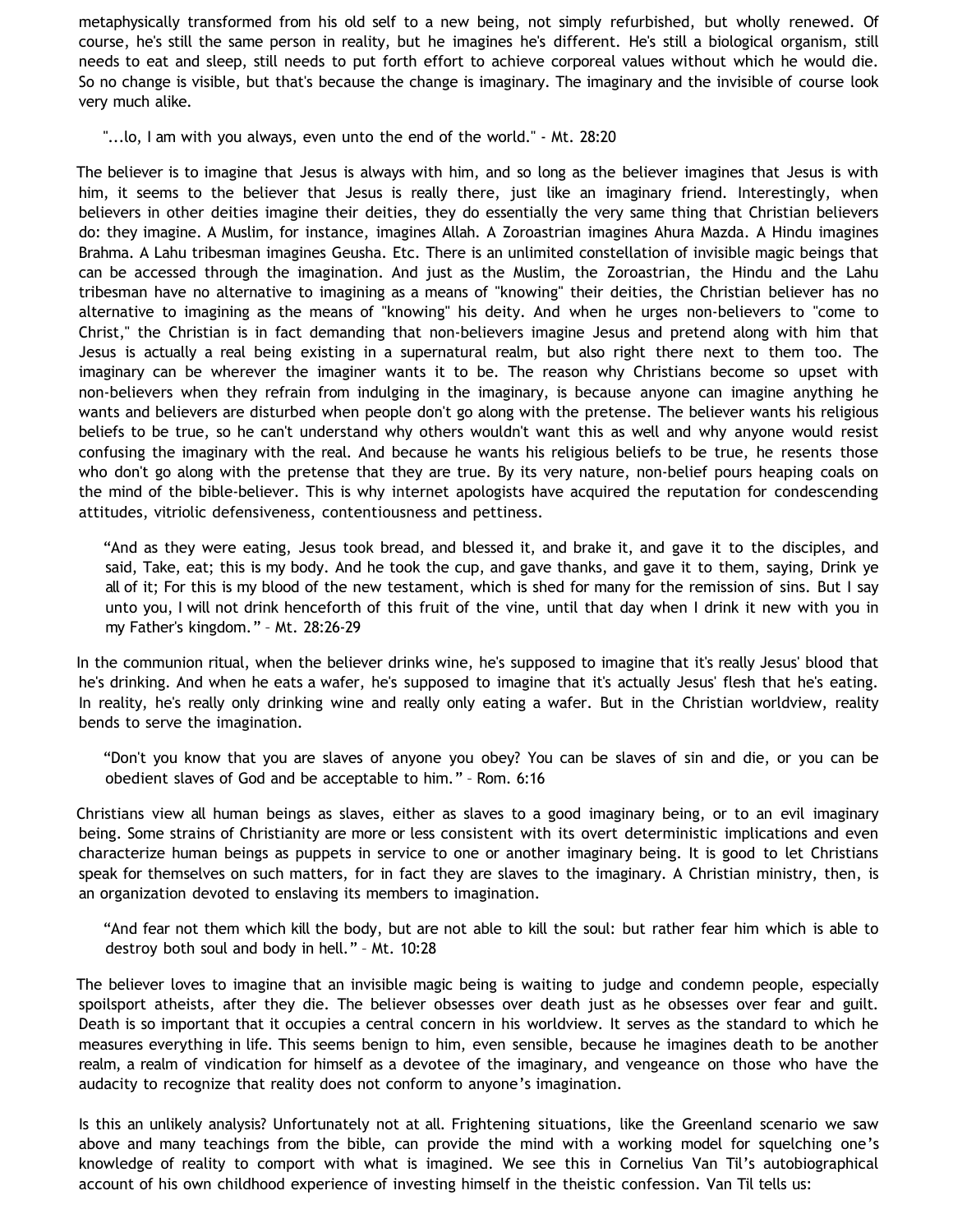I can recall playing as a child in a sandbox built into a corner of the hay-barn. From the hay-barn I would go through the cow-barn to the house. Built into the hay- barn too, but with doors opening into the cow-barn, was a bed for the working-man. How badly I wanted permission to sleep in that bed for a night! Permission was finally given. Freud was still utterly unknown to me, but I had heard about ghosts and "forerunners of death." That night I heard the cows jingle their chains. I knew there were cows and that they did a lot of jingling with their chains, but after a while I was not quite certain that it was only the cows that made all the noises I heard. Wasn't there someone walking down the aisle back of the cows, and wasn't he approaching my bed? Already I had been taught to say my evening prayers. Some of the words of that prayer were to this effect: "Lord, convert me, that I may be converted." Unmindful of the paradox, I prayed that prayer that night as I had never prayed before. ([Why I Believe in God](http://www.reformed.org/apologetics/index.html?mainframe=/apologetics/why_I_believe_cvt.html))

There really was no one "walking down the aisle back of the cows," and there really was no one "approaching [young Van Til's] bed." This was all something he imagined, and as he imagined, the distinction between what really was the case and what he imagined to be the case became increasingly blurred. This is evident from his own admission: "after a while I was not quite certain that it was only the cows that made all the noises I heard." And as he lost sight of reality, he naturally became frightened, and it was here, in his highly charged emotional state, that he made his lifelong decision to surrender his mind to the imaginary. It is on this basis that he turned to his parents' religious preachings, in prayer delving even deeper into the imaginary – an imaginary fix for an imaginary problem. Later in life Van Til was proud to tell us that "I had not in the least given up the faith of my childhood." (*The Defense of the Faith*, p. 191) Which means: Van Til never learned how to distinguish the real from the imaginary, even as an adult. This is what Christianity does to the minds of human beings if allowed.

by Dawson Bethrick

Labels: [Faith](http://bahnsenburner.blogspot.com/search/label/Faith), [imagination](http://bahnsenburner.blogspot.com/search/label/imagination)

*posted by Bahnsen Burner at [6:00 AM](http://bahnsenburner.blogspot.com/2008/06/faith-as-hope-in-imaginary.html)*

**4 Comments:**

## [Vytautas](http://www.blogger.com/profile/10563655929016752682) said...

The imaginer loses the ability to distinguish between what is real and what is imaginary. The imaginer lives in an imaginary world created from his own imagination, so that the imaginary world is real only to the imaginer. The imaginer determines what he imagines, but the imaginer cannot make the imaginary real to another person.

There is a difference though between imagining something and believing something. Imagination creates something that is false, but belief affirms something to be true. So when an imaginer imagines something, then he cannot believe that his imagination is true because what he imagines is false. It is impossible to believe something that is false. So the imaginer cannot believe his imagination.

[June 10, 2008 4:58 PM](http://bahnsenburner.blogspot.com/2008/06/2672046770920579058)

[Bahnsen Burner](http://www.blogger.com/profile/11030029491768748360) said...

Hello Vytautas,

Thank you for your comments.

You wrote: "The imaginer loses the ability to distinguish between what is real and what is imaginary."

He can, but there is a way to avoid this. By adopting a worldview which recognizes and remains consistent with the primacy of existence, a thinker can use his imagination without the danger of mistaking it for reality or losing the ability to distinguish between what is real and what is imaginary. Christianity is not such a worldview. It nowhere recognizes the primacy of existence, and its teachings assume the opposite principle, the primacy of consciousness. That is why faith is non-negotiable in Christianity.

You wrote: "The imaginer lives in an imaginary world created from his own imagination, so that the imaginary world is real only to the imaginer."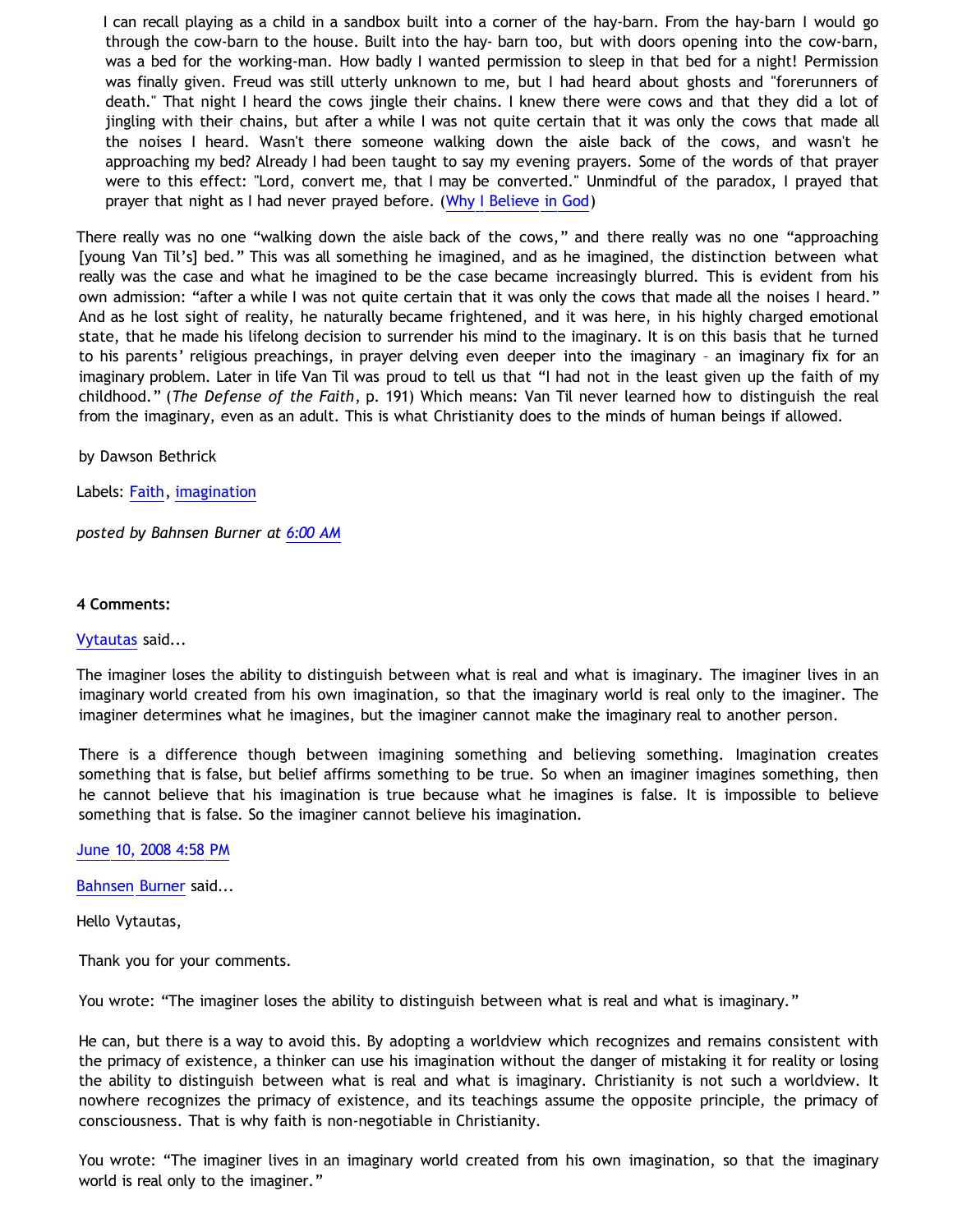This is not the case for everyone who imagines. I can imagine winning the lottery, for instance. But by doing so I do not sacrifice the actual world in favor of an imaginary world. Since I recognize the primacy of existence, I also recognize the fact that my image of winning the lottery is simply a fantasy. I imagine that it would be nice, but I *know* that it is not *real*. I can say all this because I adhere to the principle of the primacy of existence.

If, however, one's worldview defaults on the issue of metaphysical primacy, then he is left without a compass when it comes to distinguishing between the real and the imaginary. Sometimes he'll get it right, since for any adult thinker the primacy of existence is inescapable and implicit in one's thinking, but he risks getting it wrong. It is this risk which mystical worldviews like Christianity seek to exploit in an individual. It not only seeks to get people when they're young and philosophically defenseless, it also seeks to get them when they're at a low point in their life and thus psychologically vulnerable to the seven mind-game devices of the Christian devotional program.

You wrote: "The imaginer determines what he imagines, but the imaginer cannot make the imaginary real to another person."

It is true that imagination is volitional. One *chooses* when to imagine, what to imagine, and when to stop imagining.

You wrote: "There is a difference though between imagining something and believing something."

Yes, imagining and believing are different operations of the mind. I can imagine that I have won the lottery without believing that I have.

You wrote: "Imagination creates something that is false, but belief affirms something to be true."

Imagination does not actually create anything. Imagination is a mental operation that begins as the rearrangement of what we have observed. The imaginary is unreal. Belief, on the other hand, is the degree of confidence we have in a proposition that falls well short of certainty. If someone asks me on a cloudy morning if it is going to rain, I may answer "I believe so." My use of the concept "belief" here signals that I'm not sure, but that I'll plan my day to be ready for rain in case it comes.

You wrote: "So when an imaginer imagines something, then he cannot believe that his imagination is true because what he imagines is false."

Most likely he won't believe it the first time he imagines it. He would be too aware of the fact that he was imagining at this point. But if he continues to imagine it, repeating over and over and over the exercise of imagining the same thing, and invests his hopes in what he imagines, reality and fantasy will over time come to blur into one another in his mind. This is why Christians like Rick Warren encourage believers to pray constantly. Christians on the whole do not really believe their religion's teachings; rather, they hope that they are true and, importantly, they're afraid to admit that they don't believe them, and they usually become very afraid of the consequences of not believing (which are imaginary as well). This is why the bible says "the fear of God is the beginning of knowledge" (Prov. 1:7). It begins with an imaginary fear – like Van Til's – and that fear never leaves. If the Christian devotional program is indulged, it will culminate in the final device, holy terror.

You wrote: "It is impossible to believe something that is false."

So if I believe that Christianity is irrational, baseless and deceitful, then this cannot be false, because it is something I believe?

You wrote: "So the imaginer cannot believe his imagination. "

If he is honest, he will recognize that what he imagines is unreal. But some people do not make the choice to be honest, and it is quite possible that the worldview they have adopted fails them on the issue of metaphysical primacy. If so, they're headed for mysticism if they're not already there.

Regards, Dawson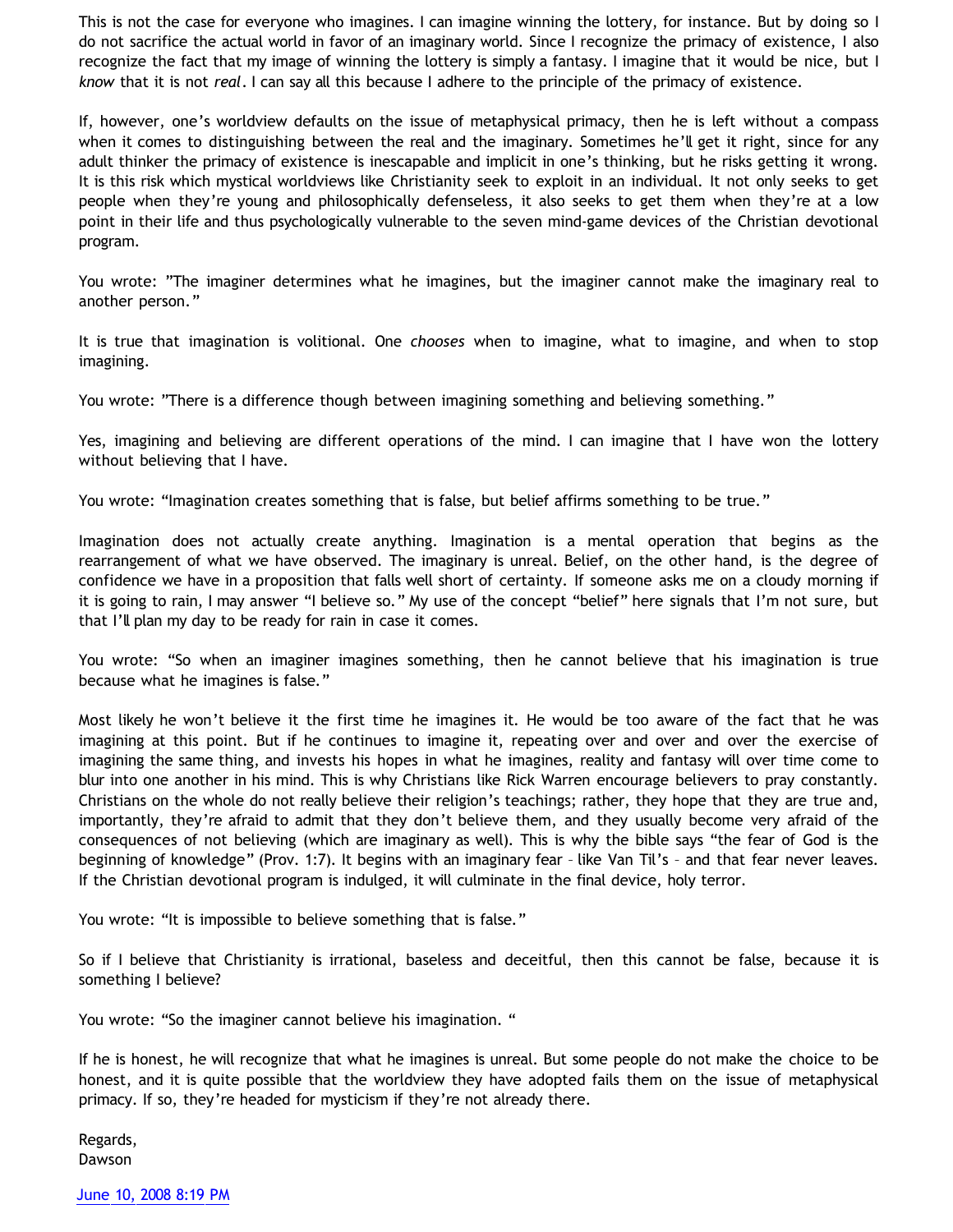[Robert\\_B](http://www.blogger.com/profile/03469718358131331499) said...

Greetings Dawson: You wrote another great blog. Have you considered doing a podcast? It would be great drive time listening.

I thought about your challenge to distinguish any difference between belief and imagining god and wrote a short bit.

What is the nature of god-belief. Is it distinguishable from imagination? Can the god believer describe a method whereby another person may reliably distinguish any difference between what they believe god to be and what they imagine as god? Indeed, what is the difference between belief and imagination? Dictionary.com lists several definitions including the following: belief - "any cognitive content held as true -a vague idea in which some confidence is placed-confidence in the truth or existence of something not immediately susceptible to rigorous proof ", and they define imagining as "to form a mental image of something not actually present to the senses". From these, it is readily apparent that imagination plays the dominant role in god belief.

Invisible magic beings existing in other realms and communicating with people is surely just as vague an idea as it is an idea not susceptible to rigorous proof. God is defined, as an infinite personal being that is transcendent and omnipresent, supernatural, and immaterial. To be a personal being is to be finite, yet God is defined as infinite. To be transcendent is to be non-spatial, lacking dimensions or location and non-temporal, lacking duration. But to be omnipresent is to be everywhere. Supernatural means the negation of all that is natural and thus to not be part of nature and to lack any ability to interact with nature. Special Relativity informs humanity that E=MC $\textdegree$ 2 and thus matter and energy are equated in proportion to C $\textdegree$ 2. Immaterial means to be other than material, other than matter or energy. By virtue of self-contradiction, God is certainly vague. God then is defined as a vague contradiction that has no location but is everywhere, no dimensions but is everything, no duration but has existed all through time, no ability to interact with nature but can do anything, no mass, and no energy but is something else. By virtue of self-contradiction, God is incoherent. This is the ontological equivalent of nothingness.

Placing confidence in and assigning truth status to the ontological equivalent of nothingness as a personal being of infinite scope is the ultimate act of accepting something not immediately susceptible to rigorous proof. Entirely such an action must take place by forming a mental image of something not actually present to the senses since there is nothing in nature that indicates that such beings as gods might exist or from which a concept of "god" may be formed. From these considerations, it is readily apparent that god belief stems from the subjective imagination.

Could you briefly critique this by pointing out where my analysis diverges from Objectivist principles?

Thanks and All the Best to you and your family.

Robert Bumbalough

[June 13, 2008 11:26 AM](http://bahnsenburner.blogspot.com/2008/06/2160729707844699538)

[Bahnsen Burner](http://www.blogger.com/profile/11030029491768748360) said...

Hi Robert,

Thanks for your note. I've found your [deconversion story](http://debunkingchristianity.blogspot.com/2008/06/robert-bumbaloughs-deconversion-story.html) on Debunking Christianity, but have only read through a portion of it. (I have precious time these days and tend to be a very slow reader, but I do hope to read the rest of your story soon!) So far, however, I've enjoyed what I've read. Some time back John Loftus invited me to join DC, and part of that invite request was to post an initial blog on my deconversion experience. I never really intended to join DC (though I was flattered by the invite, I really do prefer to go it alone), but I did draft up my own biographical account. It got so long that I never did get to a point where it was ready to publish. The working title has always been, "I'm Too Honest To Be a Christian." At this point, it's substantial enough to be published in book-length form, but that will be for another day. Though I'm in my forties, I'm just getting started, you know.

I have not considered doing a podcast because, for one thing, I never thought of doing so. I'm a much better writer than I am an orator, and also, I don't have the slightest inkling on how to do a podcast. Well, you've sewn the seed, as Christians would say. Perhaps one day I might give it some serious thought, but I don't foresee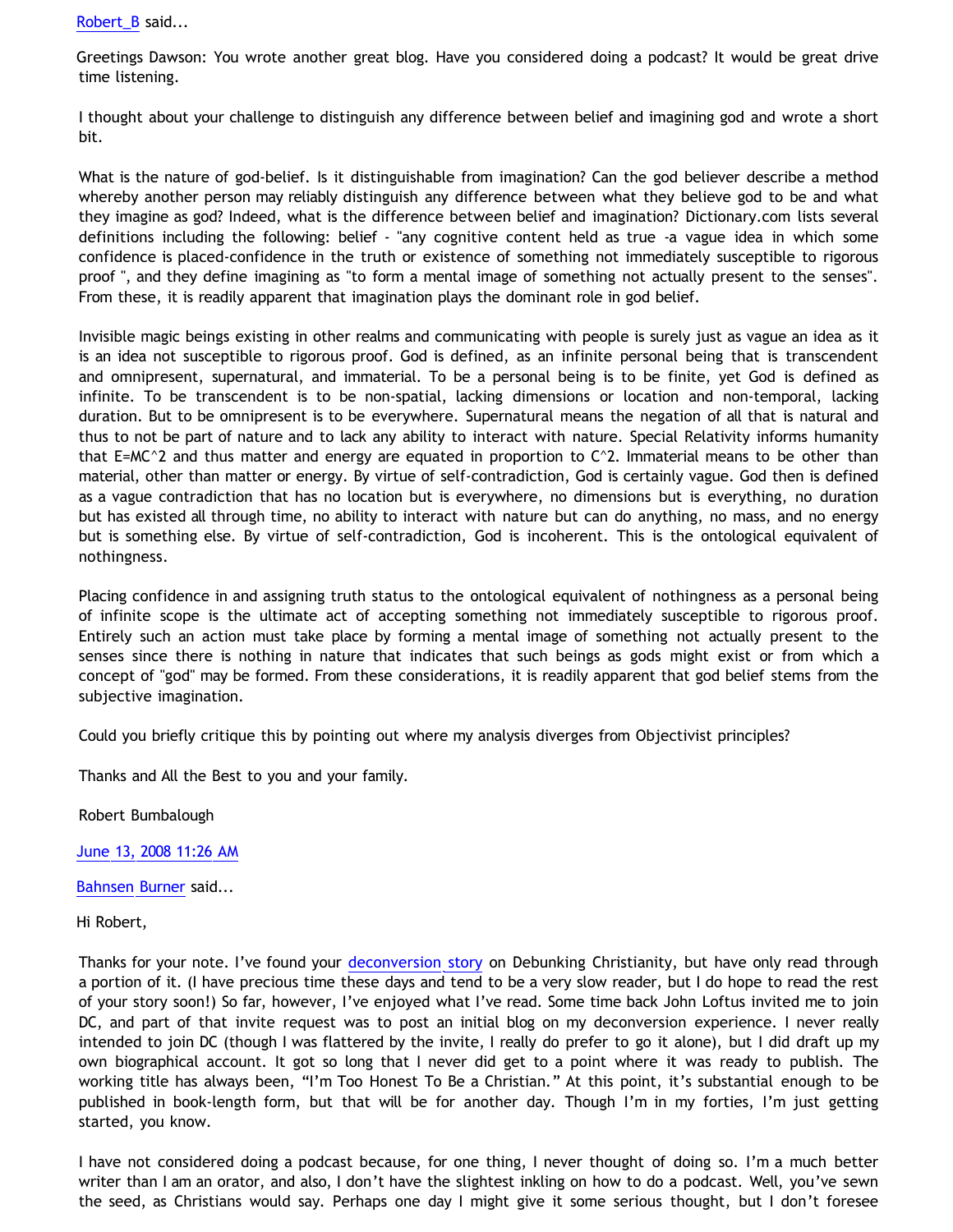myself putting out very interesting podcasts, to be frank. Writing is my medium because it can be reviewed and edited before publishing, and I don't think reciting something that is written would make for a very interesting audio file. Perhaps I'm just selling myself short, a tendency I have. I was once invited to be interviewed for a television broadcast. I backed down simply because I didn't think I was ready. That was almost 10 years ago. I still don't think I'm ready. I'm still doing my homework. The work that I post on my blog is the work that I'd be ready to turn in for a homework assignment. There's so much more work to do. I have many years of nurturing left to do.

I enjoyed reading your comment above, and am gratified that readers who visit my blog see the value in asking defenders of Christianity to explain how their god can be reliably distinguished from something they may merely be imagining. Since imagining is something that any human being beyond a very early age can do, the challenge I have presented before apologists is legitimate. Less mature believers are more likely to attempt a serious answer to the challenge, while more seasoned "saints" will either ignore it or attempt to turn it on me somehow. None will be able to answer it. It's a stumper which I would encourage any serious thinker to consider.

It is true that, in the case of his god-construct, the theist has no alternative to "forming a mental image of something not actually present to the senses," but this is the case *even if the theist claims that there are things in nature which indicate that his god is real* (which he will predictably do most emphatically). At this point, the theist may be expected to cite certain things that are in fact real as evidence of his god's alleged reality. A pretender will always try to use the real to validate the unreal. Unfortunately for the theist, it easily becomes obvious that whatever he lists as evidence of his god's existence could easily be cited as evidence for the existence of anything one might imagine. The solar system and the orbits of celestial bodies, for instance (a common example raised by Christian apologists), can easily be cited as evidence for the existence of [Geusha](http://bahnsenburner.blogspot.com/2005/04/putting-pauls-tag-to-geusha-test.html) as it can as evidence for the existence of the Christian god. After all, Geusha can do whatever the Geusha-believer imagines it capable of doing, just as the Christian god can do whatever the Christian believer imagines it capable of doing. This can include creating entire universes, arranging the planets in what is called an "orderly" fashion, creating biological organisms and claiming that they have been made in its image, etc. The only limitation on what an imaginary being can do, is what its imaginer can imagine.

It will also be noted that anything the theist cites in the universe as "evidence" of his god's existence requires one to accept as evidence that which metaphysically contradicts what it's alleged to serve as evidence for. Let the believer point to the solar system and the orbits of celestial bodies as evidence for his god's existence. His god, it must be remembered, is supposed to be supernatural, immaterial, infinite and incorruptible. It is for the alleged existence of this supernatural, immaterial, infinite and incorruptible being that the solar system and the orbits of celestial bodies are supposed to serve as evidence. However, the sun, planets, moons, asteroids and space debris which make up the solar system, are all natural, material, finite and corruptible in nature. So the believer is essentially saying that natural, material, finite and corruptible things are evidence of something that is supernatural, immaterial, infinite and incorruptible. But as I ask in my blog [Is Human Experience Evidence of](http://bahnsenburner.blogspot.com/2005/06/is-human-experience-evidence-of.html) [the Christian God:](http://bahnsenburner.blogspot.com/2005/06/is-human-experience-evidence-of.html)

*How does that which is natural, material, finite and corruptible serve as evidence of that which is supernatural, immaterial, infinite and incorruptible? In other words, how does A serve as evidence of non-A?*

**Or,**

## *How does something serve as evidence of that which completely contradicts it?*

No theist has been able to provide an intelligible answer to questions of this sort, just as no theist has been able to identify in clear terms some objective method by which we can reliably distinguish between what he calls " the supernatural" and what he may merely be imagining.

Notice how the practice of defining in terms of negatives can easily open the door to the imagination as one's only guide to mystical "knowledge." As you state: "Immaterial means other than material, other than matter and energy." Well, *to what* does "immaterial" then refer? They tell us what it *doesn't* refer to, but not what it *does* refer to. I can imagine anything and say it is "other than material, other than matter and energy," and yet characterize it in ways that are understandable only by reference to things we have observed in reality (which involve matter and energy) but rearranged in various ways so as not to resemble those things against which they are contrasted too closely. For instance, I can imagine *Wod*, and claim that Wod is "immaterial," and yet Wod hears us (just as biological organisms, which have physical ears, can do), Wod sees what we do (just as biological organisms, which have physical eyes, can do), Wod speaks (just as biological organisms, like human beings, can